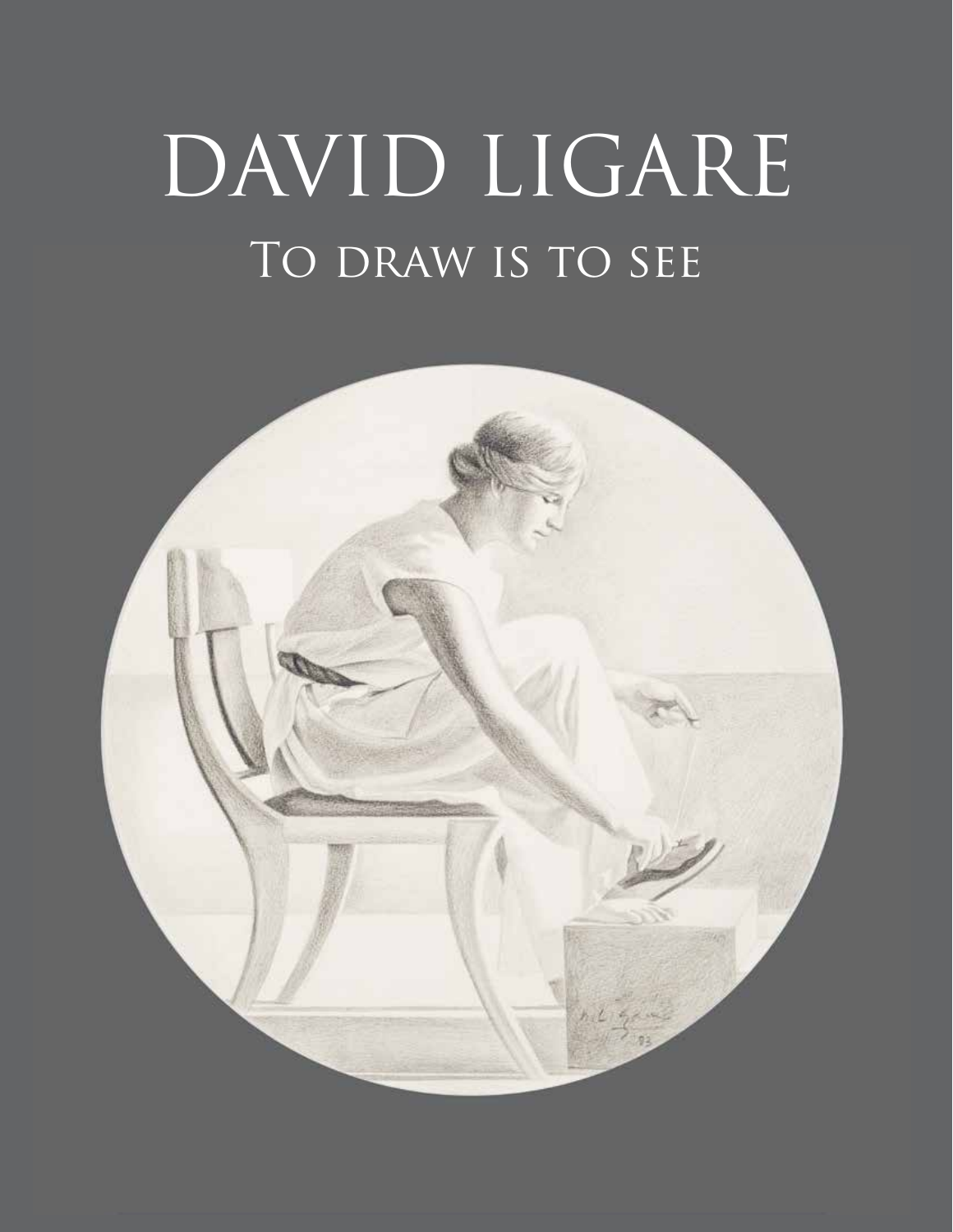Ligare's drawing of a young man in a complex pose that relies on the balancing of staff, arms, and one straight leg is accomplished primarily by tonal range. The contrasting shadows and light on his skin and the flowing folds of his garment are achieved through definitive handling of graphite.

In an indication of his esteem for Classical aesthetics, Ligare often incorporates text into his drawings. Another work in ink depicts a rock arch, bordered on three sides by the Italian words for structure, surface, and content. The stability of the subject, its depiction, and its visual message exemplify the ancient tripartite ideals of harmony, balance, and proportion. United with language, it's a theme that underlies the majority of Ligare's work. Whether portraiture, still life, landscape, or narrative subject, it's clear that his eye sees truly.



favors for traveling. The selection on display at the Winfield Gallery reveals his facility in a range of media, including Conté crayon, graphite, pastel, and ink. Ligare's preference for shades of browns and dark reds plus white and black, and his use of toned or textured papers reflects his interest in historical models, and connects him to modes and ideals of the past, which he studies and admires.

Ligare's gem-like pastoral scenes of the Italian countryside, often with figures or historic buildings included, act as personal mementos of annual sojourns. In an ink landscape, his assured line picks out a foreground figure, the sweep of the stream, a simple bridge and the remains of an ancient ruin. He unites the scene with trees, enlivened by short curving strokes—a sophisticated composition made lighthearted by his command with the pen. In contrast to the landscape,

David Ligare is currently the subject of a major retrospective exhibition on display at the Crocker Art Museum in Sacramento. Organized by Chief Curator Scott Shields, PhD, the exhibition runs through September 20, 2015 at the Crocker then continues on to additional venues. The retrospective consists of a broad range of work including a number of his exquisite works on paper. Because Ligare's paintings are so striking, much of this other work had been largely overlooked until now. But once seen, these rediscovered drawings become impossible to ignore. With this in mind, Chris Winfield has seized the opportunity to display this superb selection at his Carmel Gallery.

Helaine Glick Curatorial Advisor





Drawing is the bones of art; it acts as the structure on which all embellishment rests. As prestigious Monterey Bay artist David Ligare puts it, "to draw is to see, and to look very carefully at something, analyze it, and then recreate it is an important activity in drawing, in painting, or in life." Working from models or from the landscape, from photographs or his imagination, drawing is clearly integral to Ligare's artistic practice. At the Art Center School in Pasadena where he was a student, he learned to make a series of thumbnail sketches to help develop ideas and exercise his imagination. He still uses this technique, which he considers "thinking on paper."

In addition to preparatory drawings for paintings, Ligare draws to see the look of a subject in a particular medium. One medium may capture him for a time, or it may suit a particular situation, like the pen and ink he